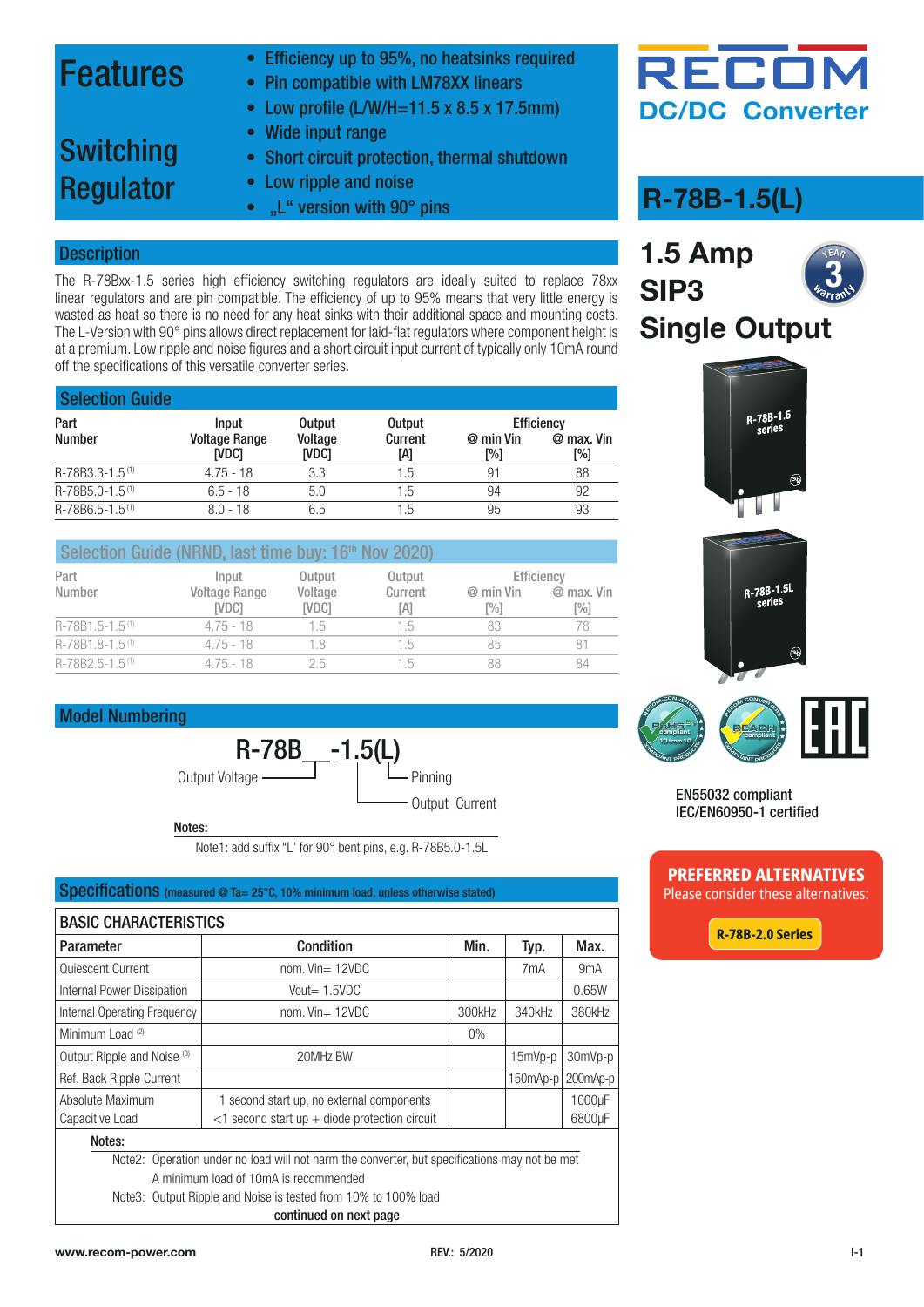### RECO **DC/DC Converter**

# **R-78Bxx-1.5(L) Series**

#### Specifications (measured @ Ta= 25°C, 10% minimum load, unless otherwise stated)

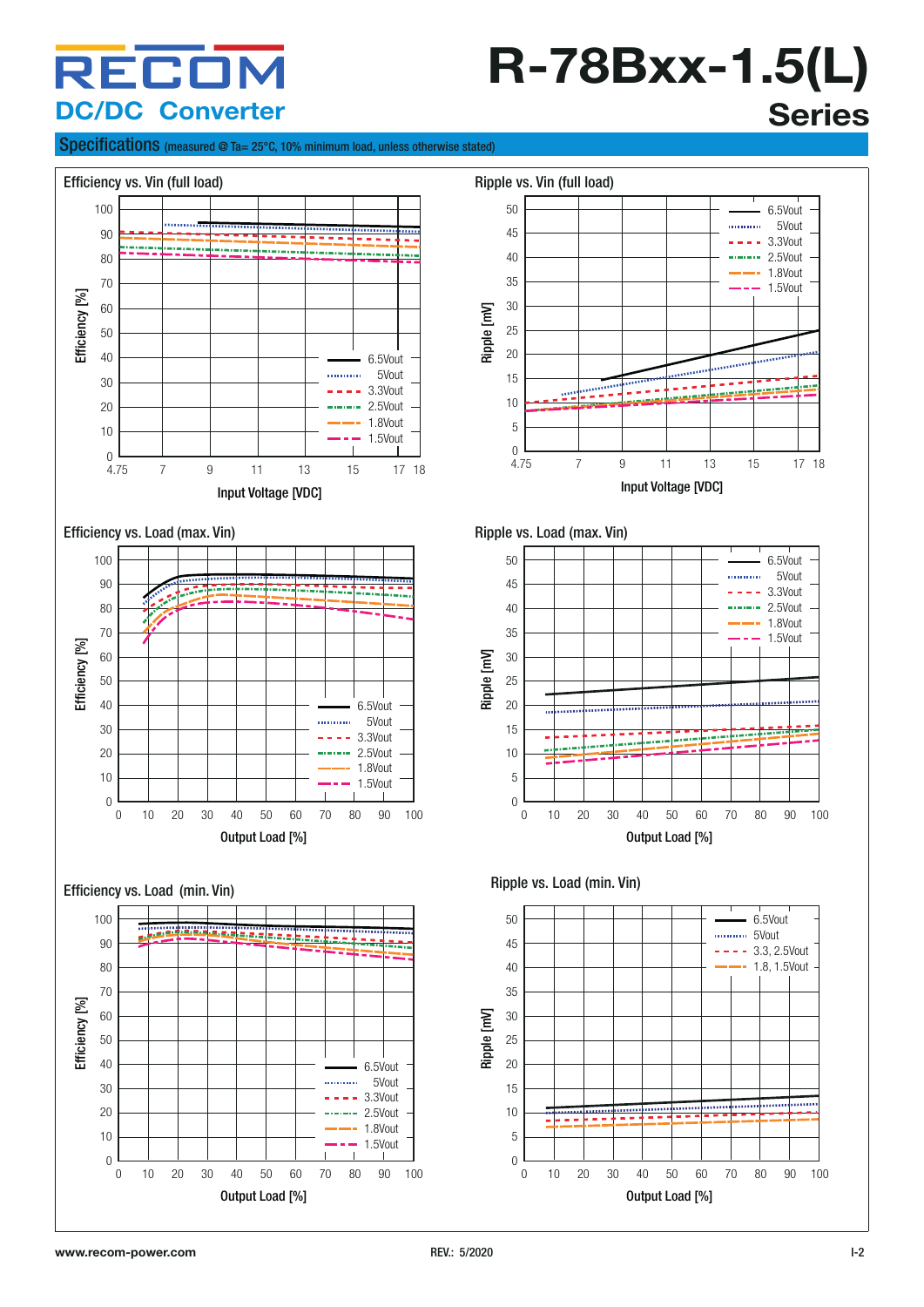### RECON **DC/DC Converter**

# **R-78Bxx-1.5(L) Series**

#### Specifications (measured @ Ta= 25°C, 10% minimum load, unless otherwise stated)

| <b>REGULATIONS</b>        |                                        |                                                               |  |  |
|---------------------------|----------------------------------------|---------------------------------------------------------------|--|--|
| Parameter                 | <b>Condition</b>                       | Value                                                         |  |  |
| Output Accuracy           | $100\%$ load                           | $\pm 2.0\%$ typ / $\pm 3.0\%$ max.                            |  |  |
| Line Regulation           | low line to high line, 100% load       | $\pm 0.3\%$ typ. / $\pm 0.5\%$ max.                           |  |  |
| <b>Load Regulation</b>    | 10% to 100% load                       | $\pm 0.6\%$ typ. / $\pm 0.8\%$ max.                           |  |  |
| <b>Transient Response</b> | $100\% < > 50\%$ load<br>Recovery Time | $\pm$ 80mV typ. / $\pm$ 120mV max.<br>1.0ms min. / 1.5ms typ. |  |  |

| <b>PROTECTIONS</b>                    |                     |                                |  |  |
|---------------------------------------|---------------------|--------------------------------|--|--|
| Parameter                             | <b>Condition</b>    | Value                          |  |  |
| <b>Short Circuit Protection (SCP)</b> | below 100m $\Omega$ | continuous, automatic recovery |  |  |
| <b>Short Circuit Input Current</b>    | nom. $Vin = 12VDC$  | 100mA max.                     |  |  |
|                                       |                     |                                |  |  |

#### Optional Diode Protection Circuit

Add a blocking diode to Vout if current can flow backwards into the output, as this can damage the converter when it is powered down.

The diode can either be fitted across the device if the source is low impedance or fitted in series with the output (recommended).



R-78Bxx-1.5

Optional Protection 1: Optional Protection 2:



| <b>ENVIRONMENTAL</b>        |                 |                                                                                                                                                                                          |                                      |
|-----------------------------|-----------------|------------------------------------------------------------------------------------------------------------------------------------------------------------------------------------------|--------------------------------------|
| Parameter                   |                 | Condition                                                                                                                                                                                | Value                                |
| Operating Temperature Range |                 | with derating (see graph)                                                                                                                                                                | -40 $^{\circ}$ C to +85 $^{\circ}$ C |
| Maximum Case Temperature    |                 |                                                                                                                                                                                          | $+100^{\circ}$ C                     |
| Temperature Coefficient     |                 |                                                                                                                                                                                          | $\pm 0.015\%$ /K                     |
| Thermal Impedance           |                 | 0.1m/s, vertical                                                                                                                                                                         | 60K/W                                |
| <b>Operating Altitude</b>   |                 |                                                                                                                                                                                          | 2000m                                |
| <b>Operating Humidity</b>   |                 | non-condensing                                                                                                                                                                           | 95% RH max.                          |
| Pollution Degree            |                 |                                                                                                                                                                                          | PD <sub>2</sub>                      |
| <b>MTBF</b>                 |                 | $+25^{\circ}$ C<br>according to MIL-HDBK-217F, G.B.                                                                                                                                      | 5019 x 10 <sup>3</sup> hours         |
| <b>Derating Graph</b>       | Output Load [%] | 100<br>90<br>80<br>70<br>60<br>50<br>40<br>30<br>20<br>10<br>$\Omega$<br>70 \ 80 90 100<br>10 20 30 40 50 60<br>$-40 -30 -20 -10$<br>$\overline{0}$<br>71 85<br>Ambient Temperature [°C] |                                      |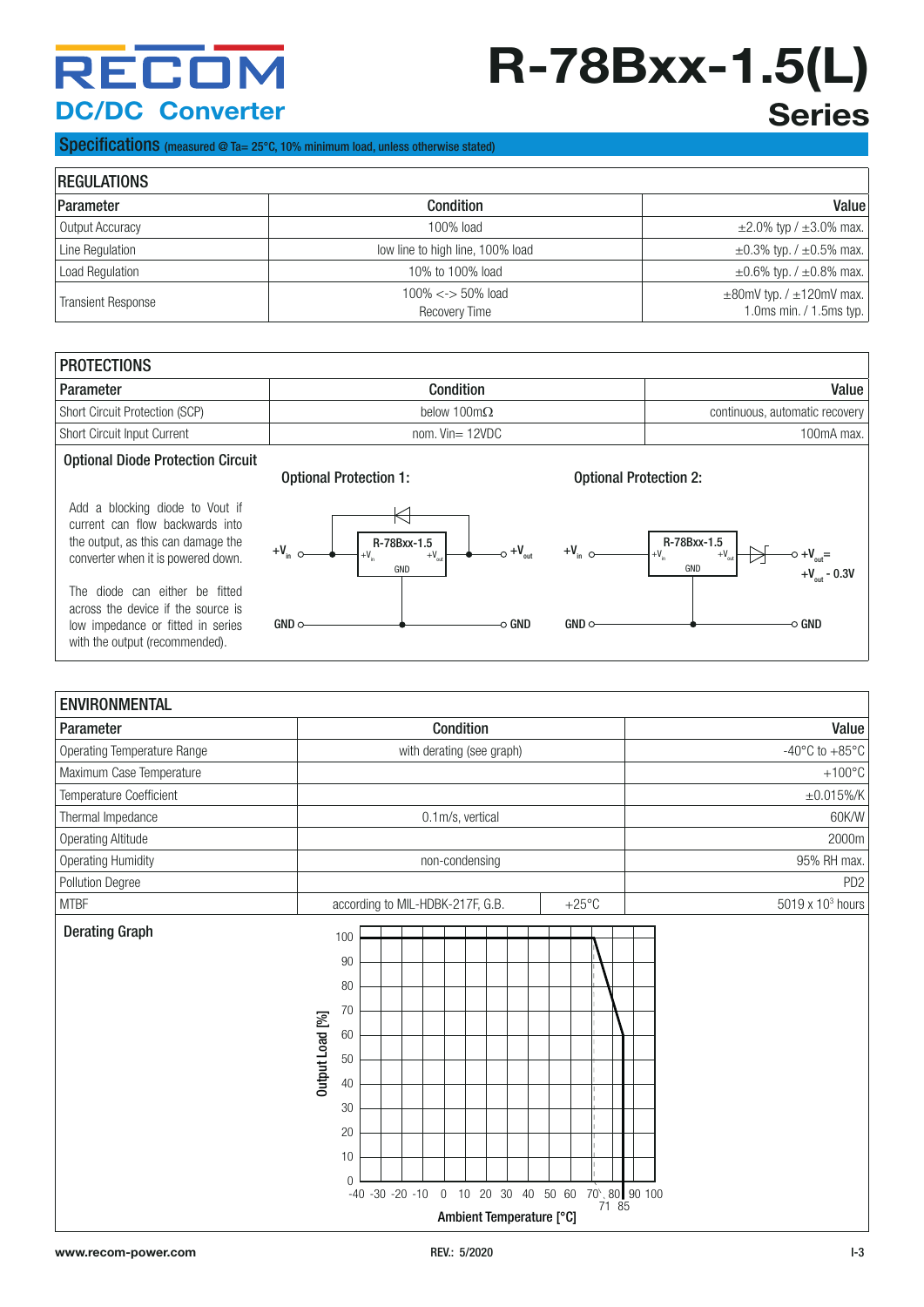### RECOM **DC/DC Converter**

# **R-78Bxx-1.5(L) Series**

Specifications (measured @ Ta= 25°C, 10% minimum load, unless otherwise stated)

| <b>SAFETY AND CERTIFICATIONS</b>                                                        |                        |                                                                |                                                       |                                            |                                                                          |                                |                               |
|-----------------------------------------------------------------------------------------|------------------------|----------------------------------------------------------------|-------------------------------------------------------|--------------------------------------------|--------------------------------------------------------------------------|--------------------------------|-------------------------------|
| Certificate Type (Safety)                                                               |                        |                                                                |                                                       | Report / File Number                       |                                                                          |                                | <b>Standard</b>               |
| Information Technology Equipment, General Requirements for Safety                       |                        |                                                                | 1603123                                               |                                            | IEC60950-1:2005, 2nd Edition + AM 2:2013<br>$EN60950-1:2006 + AM 2:2013$ |                                |                               |
| EAC                                                                                     |                        |                                                                |                                                       | RU-AT.49.09571                             |                                                                          |                                | TP TC 004/2011                |
| RoHs $2+$                                                                               |                        |                                                                |                                                       |                                            |                                                                          |                                | RoHS 2011/65/EU + AM2015/863  |
| <b>EMC Compliance</b>                                                                   |                        |                                                                |                                                       | Condition                                  |                                                                          |                                | <b>Standard / Criterion</b>   |
| Electromagnetic compatibility of multimedia equipment -<br><b>Emission requirements</b> |                        |                                                                | with external filter<br>(see filter suggestion below) |                                            | EN55032, Class A and B                                                   |                                |                               |
| ESD Electrostatic Discharge Immunity Test                                               |                        |                                                                |                                                       | Air ±8kV, Contact ±4kV                     |                                                                          | EN61000-4-2, Criteria A        |                               |
|                                                                                         |                        | Radiated, Radio-Frequency, Electromagnetic Field Immunity Test |                                                       | 3V/m                                       | EN61000-4-3, Criteria A                                                  |                                |                               |
| <b>EMC Filter Suggestion according to EN55032</b>                                       |                        | $+V_{in}$<br>$C_{2}$<br>C.<br>GNDC                             | $+V_{in}$                                             | R-78Bxx-1.5<br>$+{\rm V}_{\rm out}$<br>GND | $\sim +V_{\text{out}}$<br>⊸ GND                                          |                                |                               |
| <b>Component List Class A</b><br><b>Component List Class B</b>                          |                        |                                                                |                                                       |                                            |                                                                          |                                |                               |
| <b>MODEL</b>                                                                            | C <sub>1</sub>         | L1                                                             |                                                       | <b>MODEL</b>                               | C <sub>1</sub>                                                           | C <sub>2</sub>                 | L1                            |
| R-78B3.3-1.5(L)                                                                         | $10\mu F$<br>100V MLCC | 3.9µH choke<br><b>RLS-397</b>                                  |                                                       | R-78B3.3-1.5(L)                            | $10\mu F$<br>100V MLCC                                                   | 4.7 <sub>u</sub> F<br>50V MLCC | 5.6µH choke<br><b>RLS-567</b> |
| Notes:                                                                                  |                        |                                                                |                                                       |                                            |                                                                          |                                |                               |

Note4: Filter suggestions are valid for indicated part numbers only. For other part numbers, please contact RECOM tech support for advice

| DIMENSION AND PHYSICAL CHARACTERISTICS |                 |                                                                  |  |  |  |
|----------------------------------------|-----------------|------------------------------------------------------------------|--|--|--|
| Parameter                              | Type            | Value                                                            |  |  |  |
| Material                               | case<br>potting | non-conductive black plastic, (UL94 V-0)<br>silicone, (UL94 V-0) |  |  |  |
| Package Dimension (LxWxH)              |                 | $11.5 \times 8.5 \times 17.5$ mm                                 |  |  |  |
| Package Weight                         |                 | 4g typ.                                                          |  |  |  |
|                                        |                 |                                                                  |  |  |  |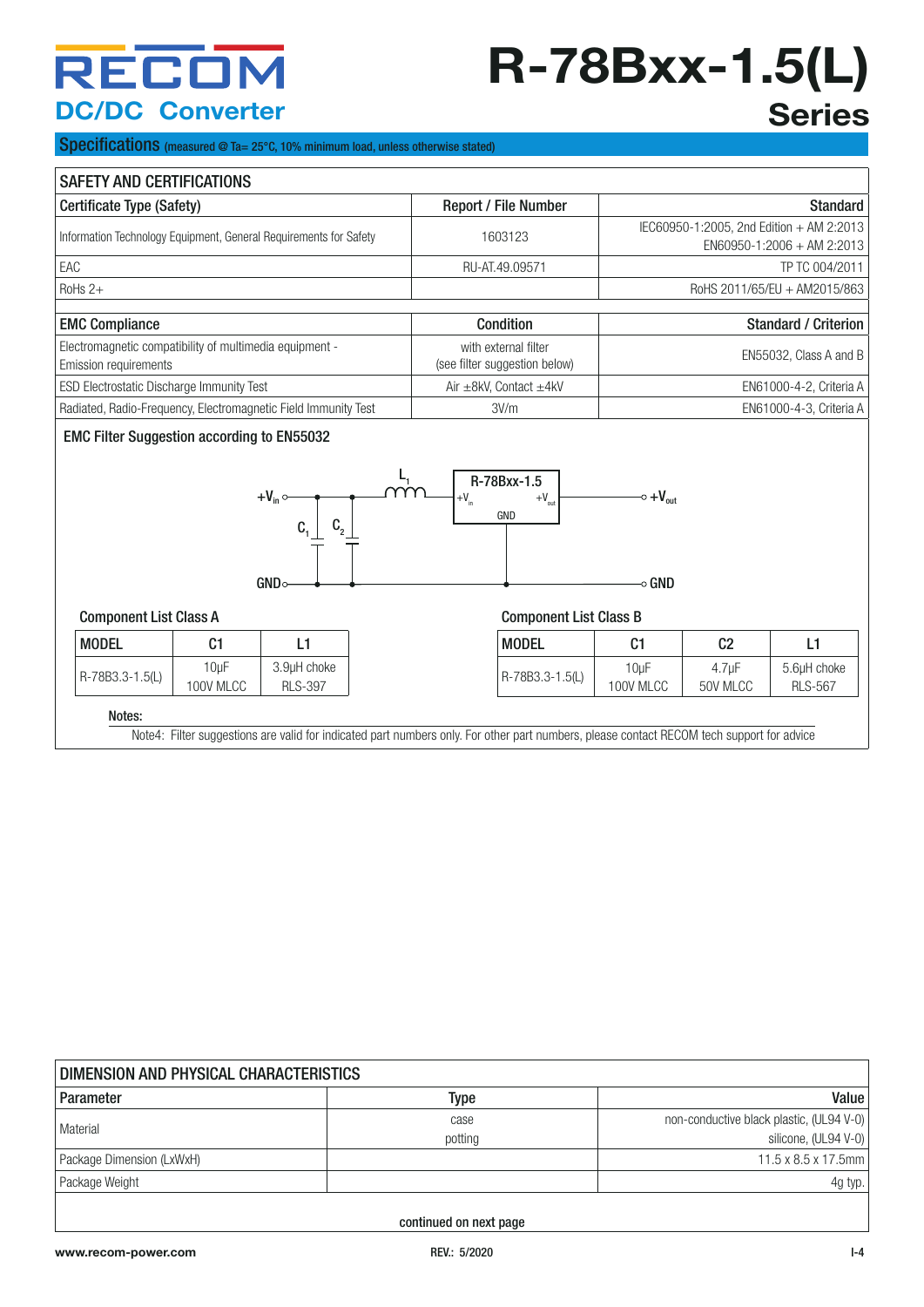### RECO **DC/DC Converter**

## **R-78Bxx-1.5(L) Series**

Specifications (measured @ Ta= 25°C, 10% minimum load, unless otherwise stated)